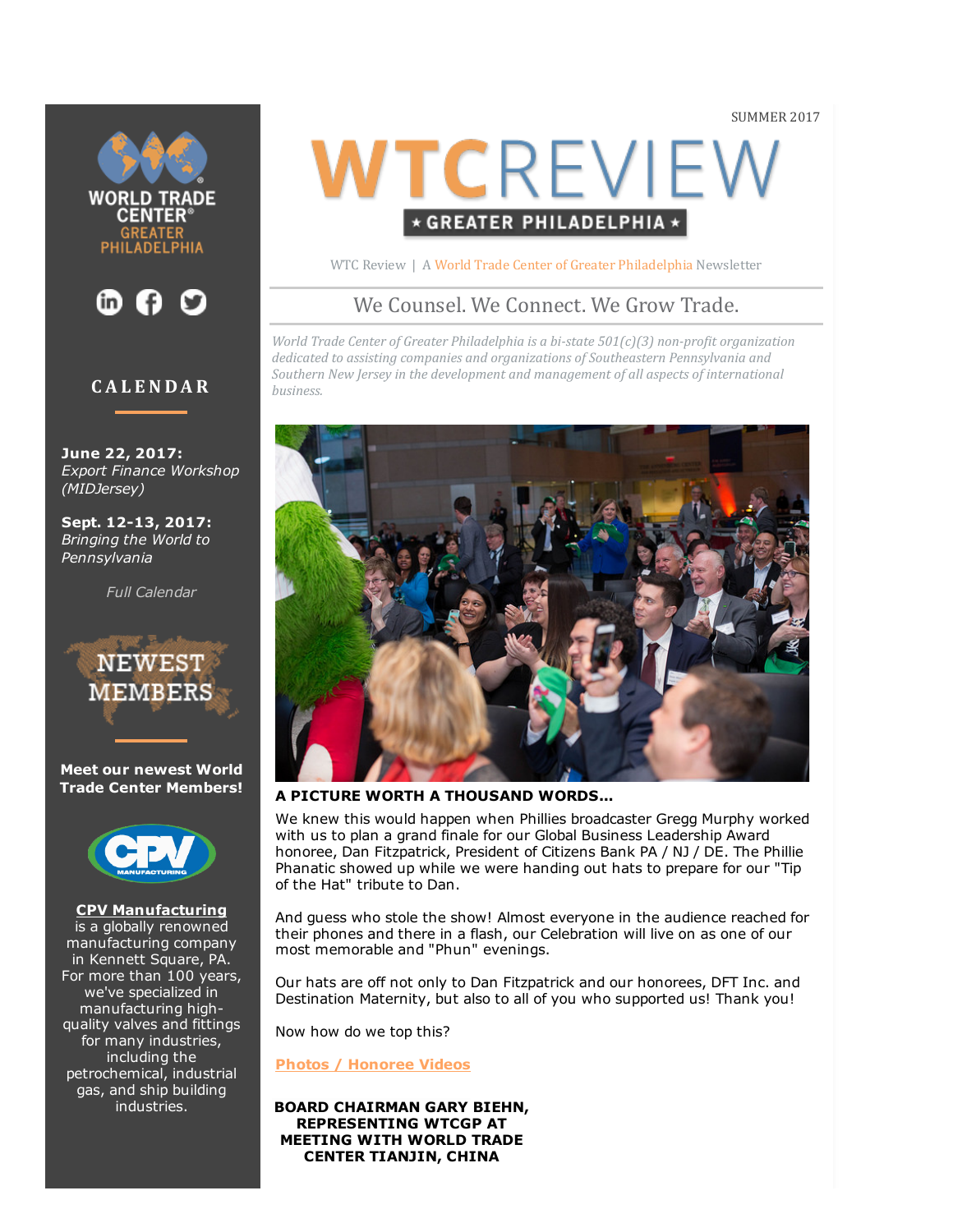

#### **Electro-Tech Systems,** Inc.

Since its creation in 1970, ETS has become a world leader in the design and manufacture of electrostatic measuring, monitoring, and simulation test instruments and services for the electronics, biotech, pharmaceutical, medical, university, and similar industrial and research fields.



#### **Jennings** [International](http://jenningsinternational.com/)

has been and continues to be the world leader in the design and manufacture of PTFE Ram Extruders. We have over 400 machines in service around the world producing such products as PTFE insulated wire, micro tubing, medical tubing, large bore tubing, push-pull cable tubing, and PTFE Film.



#### **[HawkGrips](https://hawkgrips.com/)**

is a leading manufacturer of top-quality IASTM instruments designed to detect and treat softtissue injuries. Based near Philadelphia, PA. Made with pride in the United States.



[OnTrackNorthAmerica](http://www.ontracknorthamerica.org/) is a  $501(c)(3)$  nonprofit\* action think tank for expanding the capacity and footprint of rail transportation within an optimal system in service to the economy,

On May 18th, the Philadelphia **Business Journal** reported that the Philadelphia Department of Commerce will be participating in a three week trade and investment mission to Asia beginning May 23rd.



Gary Biehn, Board Chairman, WTCGP and Partner, White and Williams and Board Member Stephen Bradley and CEO, Bradley and Bradley, will be joining the mission. On June 1st, Gary Biehn, will also be meeting with leaders of the World Trade Center, Tianjin, China to sign an MOU between WTCGP and WTC Tianjin. The MOU will create a framework of cooperation which will seek to expand trade and investment in targeted sectors of opportunity, including healthcare, higher education, legal services, aviation, petrochemicals, metalworking, and the medical device sector. WTCGP Board Member Stephen Bradley, Lauren Swartz, Director of International Business Development for the City of Philadelphia and Siobhán Lyons, President & CEO, Citizens Diplomacy International will also attend.

This is the power of the World Trade Center in motion!

#### [Read](http://www.wtcphila.org/news/board-chairman-gary-biehn-representing-wtcgp-at-meeting-with-world-trade-center-tianjin-china) More

#### PHILADELPHIA PORT SEES GROWTH IN CARGO IMPORTS PHILADELPHIA INQUIRER

"With the long-awaited Panama Canal expansion completed, Mediterranean Shipping Co. (MSC) last August began a weekly freight route to Philadelphia, hauling grapes, blueberries, other various fruits, and cargoes from Chile, Peru, and Ecuador, said Eric Holt, whose family runs Packer marine terminal. The MSC ships sail through the larger set of Panama Canal locks. They are the largest cargo ships ever to come up the Delaware River..."

Full [Article](http://www.philly.com/philly/business/Philadelphia-port-sees-growth-in-cargo-imports-arriving-in-containers-.html) (philly.com)



#### PRESIDENT CONLIN ATTENDS 48TH ANNUAL WTCA GENERAL ASSEMBLY IN LAS VEGAS

The 48th Annual WTCA General Assembly in April was hosted by World Trade Center Las Vegas. WTC Las Vegas is one of the busiest facilities in the world and is the only destination in North America with a WTC on the campus of a world renowned convention center.



#### WELCOME NEW MEMBER JACOBSWYPER ARCHITECTS

Founded in 1981 by Terry Jacobs and Jamie Wyper, JacobsWyper Architects is an award-winning architectural, planning and interior design firm offering services which include: Architecture; Master Planning; Interior Design; Site and Building Analysis and Sustainable Design & LEED Certification.

[Read](http://www.wtcphila.org/news/president-linda-conlin-attends-48th-annual-wtca-general-assembly-in-las-vegas) More

[jacobswyper.com](http://www.jacobswyper.com/)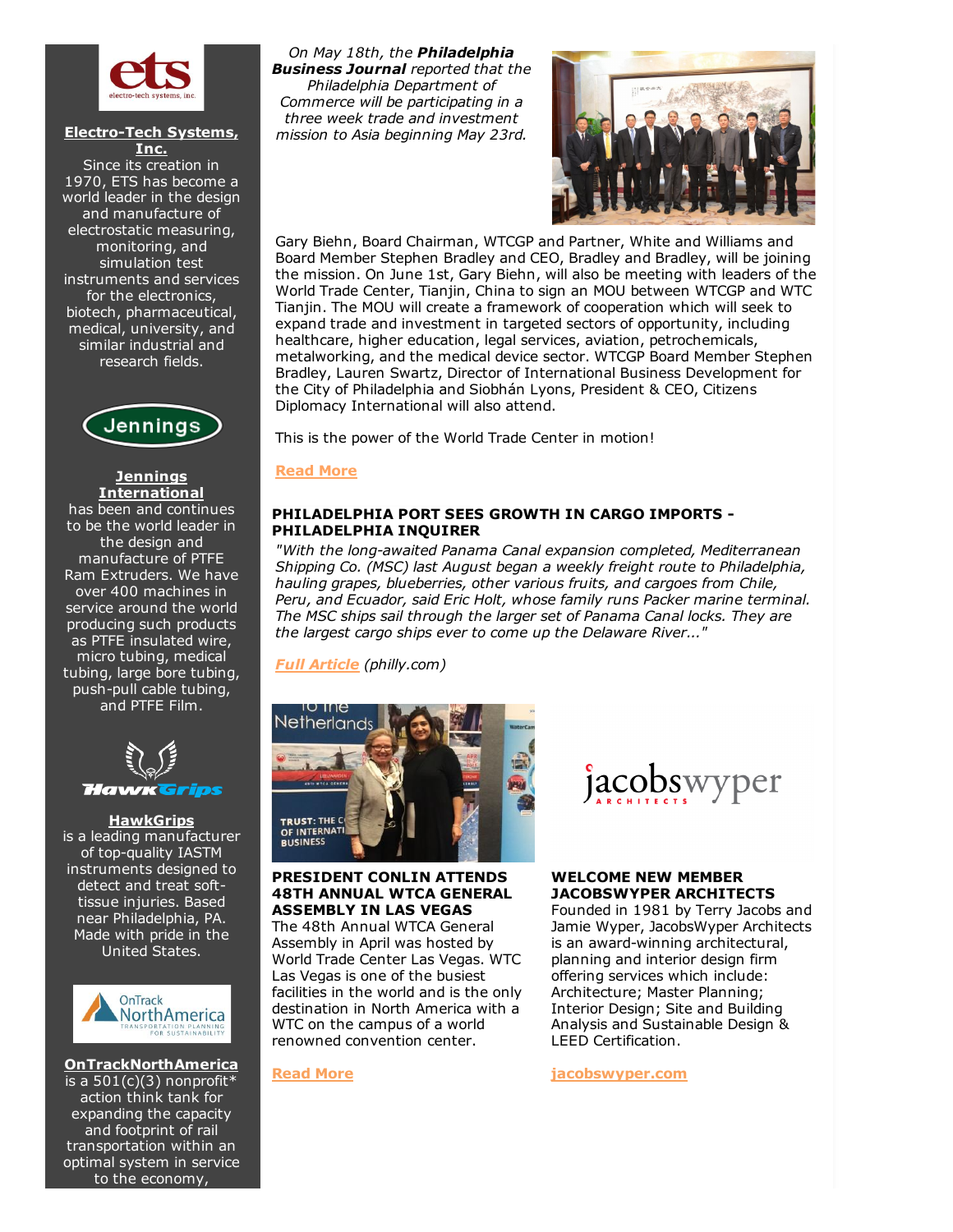environment, and quality of life.



Why should you become a member of the WTCGP?

Let our members tell you...

#### John Curley, Vice President International Sales and Global Marketing, Sandmeyer Steel:

"Up until we really started all of this, our only export markets were Mexico and Canada. Now we are seeing inquiries from all over the world. We had to learn how to be an exporter, and WTCGP gave us the path to do that. Now we are able to deal with anybody in the world."

#### Alla L. Wilson, PhD., Dean, School of Global Business at Arcadia University:

"Arcadia values the tremendous opportunity this partnership will provide our students, staff, faculty and centers around the world."

As a Member of the World Trade Center of Greater Philadelphia, you belong to the largest private trade organization in the world - the World Trade Centers Association!

To date, exclusive 'World Trade Center' and 'WTC' branded properties and trade service organizations are located in more than 90 countries and are supported by 15,000 WTC professionals.



DID YOU HEAR THE MARIACHI? The WTCGP joined with the Pyramid Club, the Mexican Cultural Center Philadelphia and Consular Corps of Philadelphia, to host an "Evening in Mexico," on April 18th to learn about business opportunities and insider tips on travel. The talented Mariachi band set the tone for the evening which included a presentation from Consul Alicia Kerber, Mexico Consulate in Philadelphia and Ivan Martinez, Northeast Director, Mexico Tourism Board in New York.



TIME TO GO TO CUBA, ACCORDING TO OUR SPEAKERS

"Now's the time to go to Cuba!" Richard Roffman, Publisher, Cuba Trade Magazine told attendees at our Cuba Trade Seminar. According to Roffman, Cuba is bustling with new energy and welcome not only tourists, but also new US business opportunities.

[Read More](http://www.wtcphila.org/news/time-to-go-to-cuba-according-to-our-speakers)

[View Photos](https://www.flickr.com/photos/wtcphila/albums/72157683977949255/with/34699110286/) (flickr.com)

## UPCOMING EVENTS



#### SAVE THE DATE:

# MIDJERSEY EXPORT FINANCE **WORKSHOP**

Thursday, June 22, 2017

## BRINGING THE WORLD TO PENNSYLVANIA

Tuesday, Sept. 12 and Wednesday, Sept. 13, 2017

### [Full Calendar](http://web.wtcphila.org/events)



of New Jersey - Office of International Business Development and Protocol

#### MIDJERSEY 2017 INTERNATIONAL BUSINESS **CONFERENCE**

Linda Mysliwy Conlin, president of World Trade Center of Greater Philadelphia, to join trade resources panel discussion. The IBC gathers international trade experts, business leaders and state officials to explore the fundamentals of exporting regional business products and services to strategic global markets.

May 23, 2017

[More Info](http://midjerseychamber.org/event/2017-international-business-conference/?instance_id=974) (midjerseychamber.org)